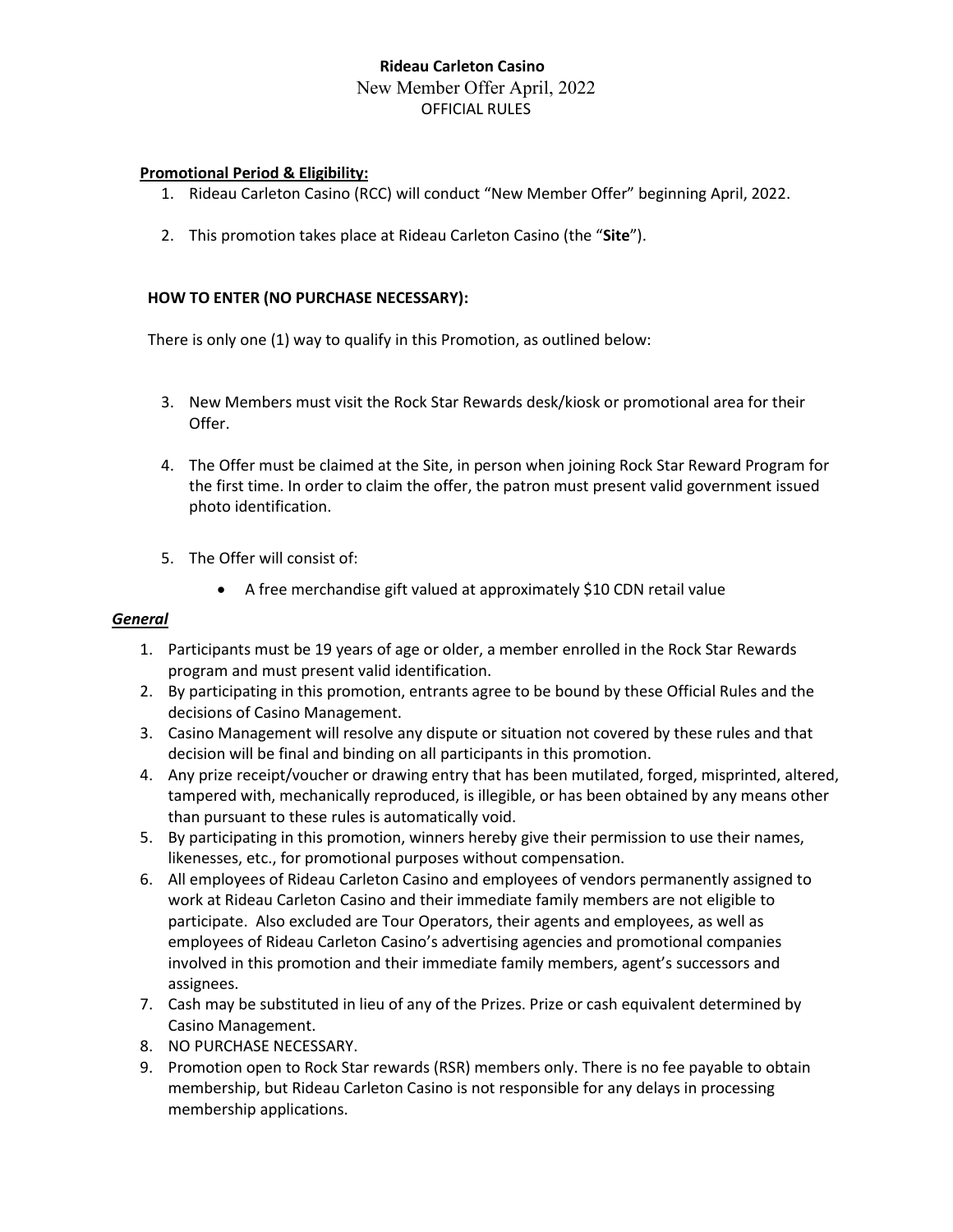# **Rideau Carleton Casino** New Member Offer April, 2022 OFFICIAL RULES

- 10. Promotion is subject to change at Rideau Carleton Casino's sole discretion without notice.
- 11. Promotion available at Rideau Carleton Casino location only.
- 12. Chances of winning depend on the number of eligible entries received for each prize drawing.
- 13. Ballots must be deposited into the ballot drum to be eligible for the subsequent draws.
- 14. Patrons with self-excluded or trespassed status, as determined by Rideau Carleton Casino will not be eligible to participate in this or any promotion at any gaming facility at which OLG conducts and manages gaming. Any self-excluded person detected at a gaming property will be removed and trespassed.
- 15. In the event a selected entrant does not meet the eligibility requirements stated herein, then Rideau Carleton Casino has no obligation to award any prize in relation to the entrant.
- 16. It is the responsibility of the winner to have the necessary documentation for travel (if applicable) outside of Canada and Rideau Carleton Casino will not be liable if there are barriers to travel for personal circumstances beyond management's control.
- 17. It is the participating patron's responsibility to verify, where applicable, that the RSR membership number appearing on the ballot is the same as the membership number appearing on the patron's RSR card. Rideau Carleton Casino will not be responsible for typing or keying errors, when swiping or keying in the membership number.
- 18. No substitutions or equivalent cash payments will be made, save for Rideau Carleton Casino's right, at its sole discretion, to make substitutions of equivalent or greater value. Except as specifically provided herein, unclaimed gifts/prizes will not be awarded.
- 19. As per the RSR program rules and regulations any RSR card used in this Offer can only be swiped by the named cardholder. The use of any other person's RSR card(s) to participate in this Offer will result in any issued coupons/vouchers/ballots being null and void and ineligible to win any draws and/or prizes.
- 20. A selected entrant may be required to sign, before receiving a gift or prize, a declaration and release, confirming (among other things) Offer eligibility, compliance with these Term and Conditions and releasing Rideau Carleton Casino including any management agency and any independent judging organization from any liability in connection with the conduct of the Offer and/or the awarding of the prizes. A selected entrant hereby agrees to the use of their name as stated on the Audio/Visual release form, and address of the claimant (valid Government-issued photo ID will be required).
- 21. The Released Parties are not responsible for commencing, continuing or completing the Offer, or awarding prizes in the event of circumstances beyond Rideau Carleton Casino's control, and Rideau Carleton Casino may, at its sole discretion, change or alter this Offer (and/or amend these Term and Conditions), as the casino management deems necessary in its sole discretion. Without limiting the generality of the foregoing, Rideau Carleton Casino, in its sole discretion, reserves the right to delay the timing of any draw for up to fifteen (15) minutes or otherwise amend the timing of any other element of this Offer to satisfy any customer service or promotional integrity issues resulting from uncontrollable circumstances, and this includes the right to similarly extend the time period(s) available to patrons to receive and/or submit ballots/entries.
- 22. These Terms and Conditions govern this promotion and must be followed by all entrants at all times. By agreeing to participate in the promotion, all entrants agree to comply with, and be legally bound by, these Term and Conditions.
- 23. All references to times and dates reflect Eastern Time.